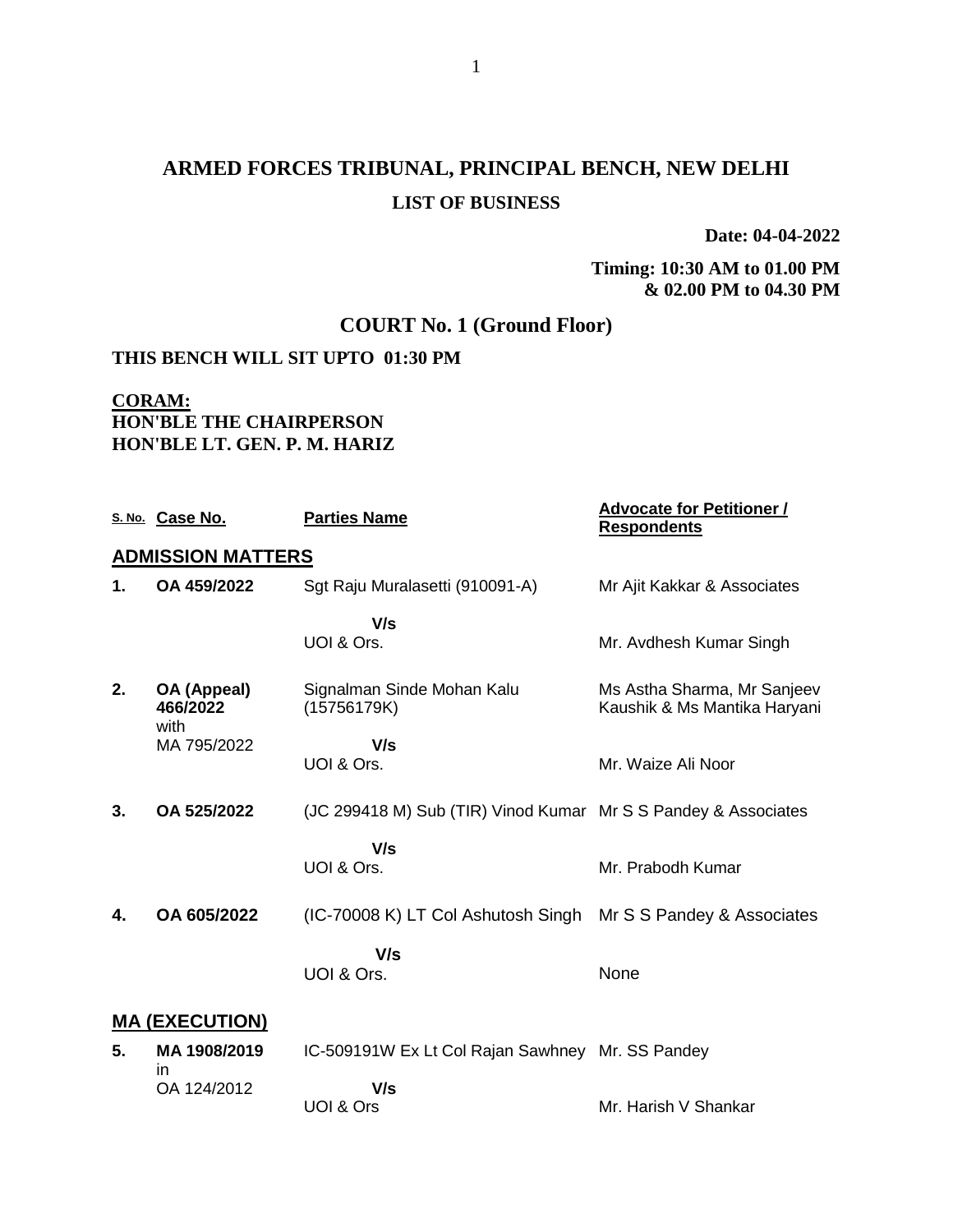|            | in<br>OA 399/2016                 | Anr                                             |                      |
|------------|-----------------------------------|-------------------------------------------------|----------------------|
|            |                                   | V/s<br>UOI & Anr                                | Mr. Harish V Shankar |
| 7.         | MA 3004/2021<br>ın<br>OA 734/2021 | Ex Nk Ashok Prasad Singh (Army No<br>14375784H) | Mr Bikrama Sah       |
|            |                                   | V/s<br>UOI & Ors                                | Ms Jyotsna Kaushik   |
| <b>RAs</b> |                                   |                                                 |                      |
| 8.         | <b>RA 20/2016</b>                 | Maj (Retd) Rajesh Arora                         | Mr. S S Pandey       |

in OA 409/2012  **V/s** UOI & Ors. Mr Anil Gautam for R 1-3 and 5 & None for R-4

#### **WITH**

**6. MA 722/2021**

| 9. | <b>RA 50/2016</b><br>with MA 739/2016 | Maj Pradip Barakavkar (Retd) | Mr. S S Pandey |
|----|---------------------------------------|------------------------------|----------------|
|    | & MA 741/2016                         | V/s                          |                |
|    | ın                                    | UOI & Ors                    | Mr Anil Gautam |
|    | OA 370/2013                           |                              |                |

### **WITH**

| 10. | MA 655/2016<br>& MA 656/2016 | UOI & Ors.                  | Mr Anil Gautam |
|-----|------------------------------|-----------------------------|----------------|
|     |                              | V/s                         |                |
|     | OA 370/2013                  | Maj (Retd.) Pradip Baravkar | Mr SS Pandey   |

#### **WITH**

| 11. RA 21/2016 | Maj (Retd) Rajesh Kumar Bhardwaj | Mr. S S Pandey |
|----------------|----------------------------------|----------------|
| OA 556/2014    | V/s<br>UOI & Ors.                | Mr Anil Gautam |

# **WITH**

|  | 12. RA 15/2016 | Sqn Ldr (Retd) S Joshi | Mr. S M Dalal  |
|--|----------------|------------------------|----------------|
|  | OA 245/2013    | V/s                    |                |
|  |                | UOI & Ors              | Mr Anil Gautam |

Capt Sarish Mathur 02272-N (Retd.) & None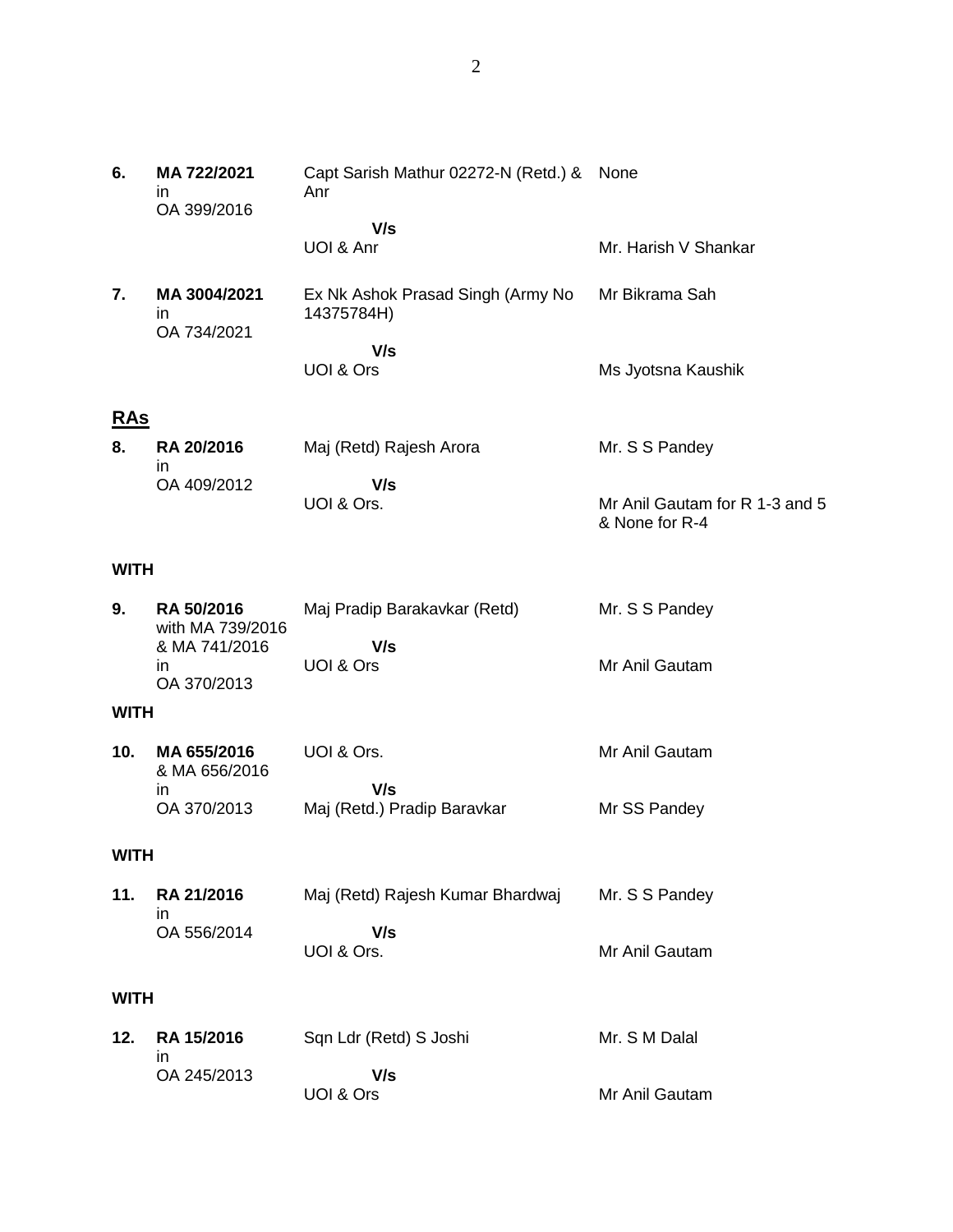**WITH**

| 13.         | RA 27/2016<br>with               | UOI & Ors.                                                                         | Mr Anil Gautam                              |
|-------------|----------------------------------|------------------------------------------------------------------------------------|---------------------------------------------|
|             | MA 454/2016<br>ın<br>OA 249/2015 | V/s<br>Ex Flt Lt Jaspal Singh Aulakh                                               | Mr VS Kadian                                |
| <b>WITH</b> |                                  |                                                                                    |                                             |
| 14.         | MA 354/2016<br>ın                | Ex Flt Lt Jaspal Singh Aulakh                                                      | Mr. V S Kadian                              |
|             | OA 249/2015                      | V/s<br>UOI & Ors                                                                   | Mr Anil Gautam                              |
| <b>WITH</b> |                                  |                                                                                    |                                             |
| 15.         | RA 58/2017<br>ın                 | Maj Mohit Mital (Retd) (IC-47672X)                                                 | Mr. S S Pandey                              |
|             | OA 52/2016                       | V/s<br>UOI & Ors                                                                   | Mr. Ashok Chaitanya                         |
| 16.         | RA 3/2021<br>with                | UOI & Ors                                                                          | Mr Arvind Patel                             |
|             | MA 369/2021                      | V/s                                                                                |                                             |
|             | in.<br>OA 1020/2020              | Mrs. Shanti Devi Khuswaha W/o Late<br>Ex Sgt Bhagwan Pratap Singh (No<br>289803-R) | Mr Ajit Kakkar                              |
|             | <b>Pleadings Not Complete</b>    |                                                                                    |                                             |
| 17.         | OA 871/2021<br>with              | (628028) WO Mukti Pada Das (Retd)                                                  | Mr Manoj Kr Gupta                           |
|             | MA 726/2022                      | V/s<br>UOI & Ors.                                                                  | Mr. Anil Gautam R-1 to R-4                  |
| <b>WITH</b> |                                  |                                                                                    |                                             |
| 18.         | OA 889/2021                      | (656590) MWO Rameshwer Nath Rai<br>(Retd)                                          | Mr Manoj Kr Gupta                           |
|             |                                  | V/s<br>UOI & Ors.                                                                  | Mr Rajeev Kumar                             |
| <b>WITH</b> |                                  |                                                                                    |                                             |
| 19.         | OA 1689/2021                     | Mr JWO Vijay Kumar Sharma (Retd)<br>(628577)<br>V/s                                | Mr Manoj Kumar Gupta                        |
|             |                                  | UOI & Ors.                                                                         | Mr VS Tomar                                 |
| 20.         | OA 1871/2021<br>with             | Lt Col Anil Kumar Mishra (TC 31507<br>M)                                           | Mr Rajiv Manglik & Ankit Manglik            |
|             | MA 1866/2021                     | V/s<br>UOI & Ors.                                                                  | Mr. Rajeev Kumar for R1-2 &<br>None for R-3 |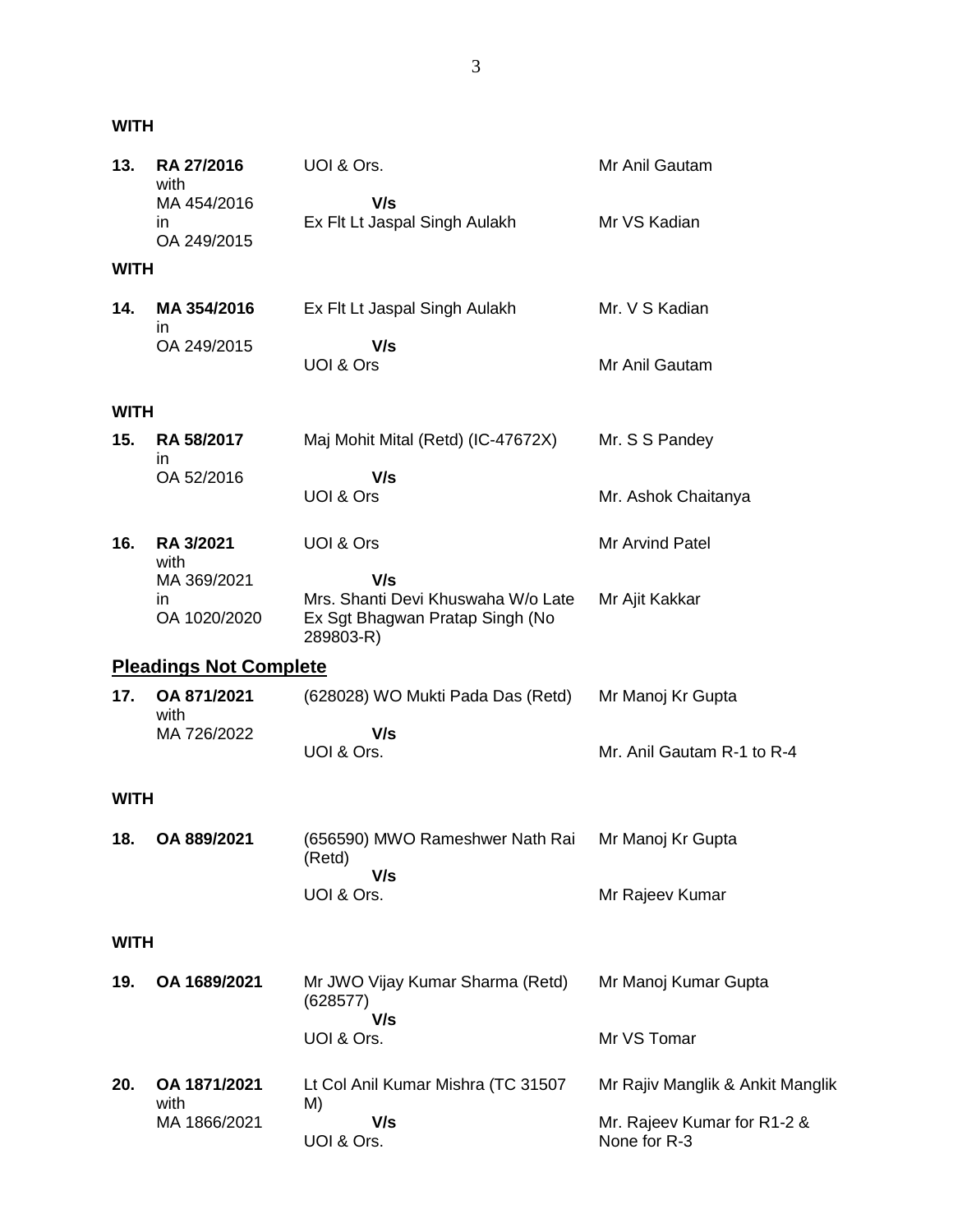### **WITH**

| 21. OA 1892/2021<br>with MA | Lt Col Yende Nagendra Kumar (TC<br>31516 K) | Mr Rajiv Manglik & Ankit Manglik |
|-----------------------------|---------------------------------------------|----------------------------------|
| 1895/2021                   | V/s                                         |                                  |
|                             | UOI & Ors.                                  | Mr Neeraj, Sr CGSC               |

# **WITH**

| 22. | OA 1914/2021<br>with MA | Lt Col Swarup Singh Kohli (TC 31503<br>M) | Mr Rajiv Manglik & Ankit Manglik |
|-----|-------------------------|-------------------------------------------|----------------------------------|
|     | 1935/2021               | V/s                                       | Gp Capt Karan Singh Bhati, Sr    |
|     |                         | UOI & Ors.                                | CGSC                             |

### **WITH**

| 23. | OA 1915/2021 | (TC 31509 N) Lt Col R P Seran | Mr Rajiv Manglik & Mr Ankit |
|-----|--------------|-------------------------------|-----------------------------|
|     | with MA      | Senguttuvan                   | Manglik                     |
|     | 1936/2021    |                               |                             |
|     |              | V/s                           |                             |
|     |              | UOI & Ors.                    | Dr Vijendra Singh Mahndiyan |

### **WITH**

| 24. | OA 1916/2021<br>with MA | TC 31510 H Lt Col Shaji Joseph | Mr Rajiv Manglik & Ankit Manglik |
|-----|-------------------------|--------------------------------|----------------------------------|
|     | 1937/2021               | V/s                            |                                  |
|     |                         | UOI & Ors.                     | Dr Vijendra Singh Mahndiyan      |

#### **WITH**

| 25. | OA 1872/2021<br>with MA<br>1867/2021 | Lt Col Uma Natha Gore (TC 31517 M)<br>V/s<br>UOI & Ors. | Mr Rajiv Manglik & Mr. Ankit<br>Manglik<br>Dr. Vijendra Singh Mahndiyan for |
|-----|--------------------------------------|---------------------------------------------------------|-----------------------------------------------------------------------------|
|     |                                      |                                                         | R 1-2 & None for R-3                                                        |
| 26. | OA 2281/2021                         | (MS-17324 F) Maj Yadvender Singh                        | Mr S S Pandey & Associates                                                  |
|     |                                      | V/s<br>UOI & Ors.                                       | Mr. Harish V Shankar                                                        |
| 27. | OA 2778/2021                         | Cpl Vinod Kumar (No 909188 B)                           | Mr Bipin Bihari                                                             |
|     |                                      | V/s<br>UOI & Ors.                                       | Mr V Pattabhi Ram R 1-4 & Mr.<br>Abhishek Kaushik for R-5                   |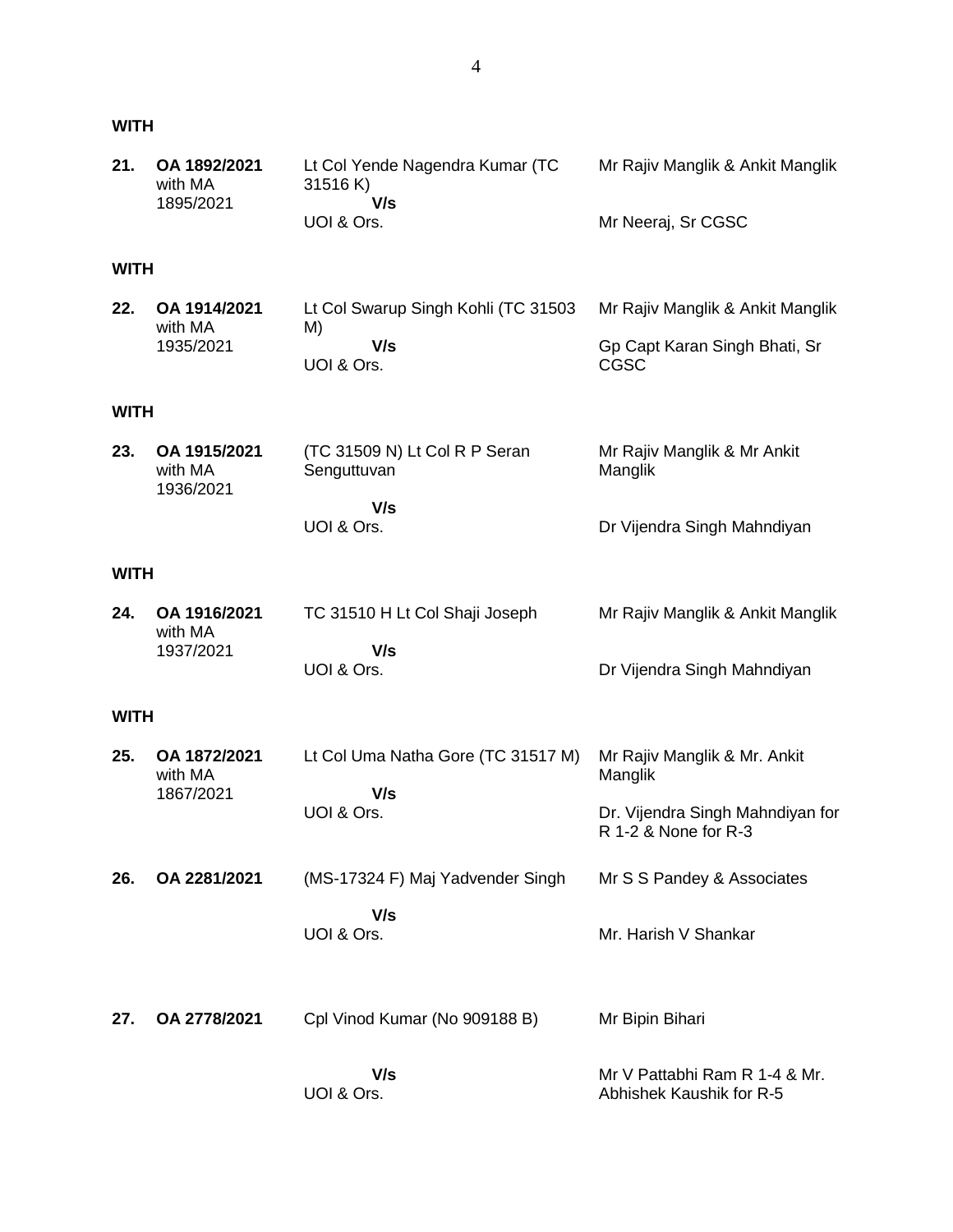# **FOR FINAL HEARING**

| 28.                              | OA 2301/2019<br>OA 262/2019 (RB,<br>Lucknow) | Maj Parul Pargal (VS 01186 F)<br>V/s       | Mr. Ajit Kakkar                                                                |
|----------------------------------|----------------------------------------------|--------------------------------------------|--------------------------------------------------------------------------------|
|                                  |                                              | UOI & Ors.                                 | Mr Anil Gautam                                                                 |
| 29.                              | OA 243/2020<br>with                          | Lt Col Sunil Yadav (IC 66152 F)            | Mr Ajit Kakkar, Puru Mudgal &<br>Madhuri Koli                                  |
|                                  | MA 509/2021                                  | V/s<br>UOI & Ors.                          | Mr Harish V Shankar                                                            |
| 30.                              | OA 602/2020                                  | Sqn Ldr Manju Kumari (31253-R) Adm<br>V/s  | Mr Jaideep Singh, Kartik Dabas<br>& Disha Sachdeva                             |
|                                  |                                              | UOI & Ors.                                 | Mr. Harish V Shankar                                                           |
| 31.                              | OA 1380/2020                                 | Sgt Arun Kumar Gupta (Retd) (No<br>257792) | Mr Manoj Kr Gupta                                                              |
|                                  |                                              | V/s<br>UOI & Ors.                          | Gp Capt Karan Singh Bhati for R<br>1-2 & Mr. Anil Kumar Singh for R<br>$3 - 4$ |
| 32.                              | OA 304/2021                                  | Sgt Prashant Kaushik (902170-A)            | Mr Ajit Kakkar & Associates                                                    |
|                                  |                                              | V/s<br>UOI & Ors.                          | Mr. Anil Gautam                                                                |
| 33.                              | OA 1099/2021<br>OA 168/2018 (RB,             | Lt Col Rajeev Bhatt (IC 49247L)            | Mr Rajiv Manglik                                                               |
|                                  | <b>KOLKATA)</b>                              | V/s<br>UOI & Ors.                          | Mr. Rajeev Kumar                                                               |
| 34.                              | OA 1973/2021                                 | Lt Cdr Vinita Chahal(06762T)               | Mr S S Pandey & Associates                                                     |
|                                  |                                              | V/s<br>UOI & Ors.                          | Mr Harish V Shankar                                                            |
| <b>MATTERS FROM REGULAR LIST</b> |                                              |                                            |                                                                                |

|  | 35. TA 8/2016<br>OA 116/2016 RB, | Brig J S Dharmadheeran | Mr. Rajiv Manglik             |
|--|----------------------------------|------------------------|-------------------------------|
|  | Lucknow)                         | V/s                    |                               |
|  |                                  | UOI & Ors.             | Mr Harish V Shankar for R 1-3 |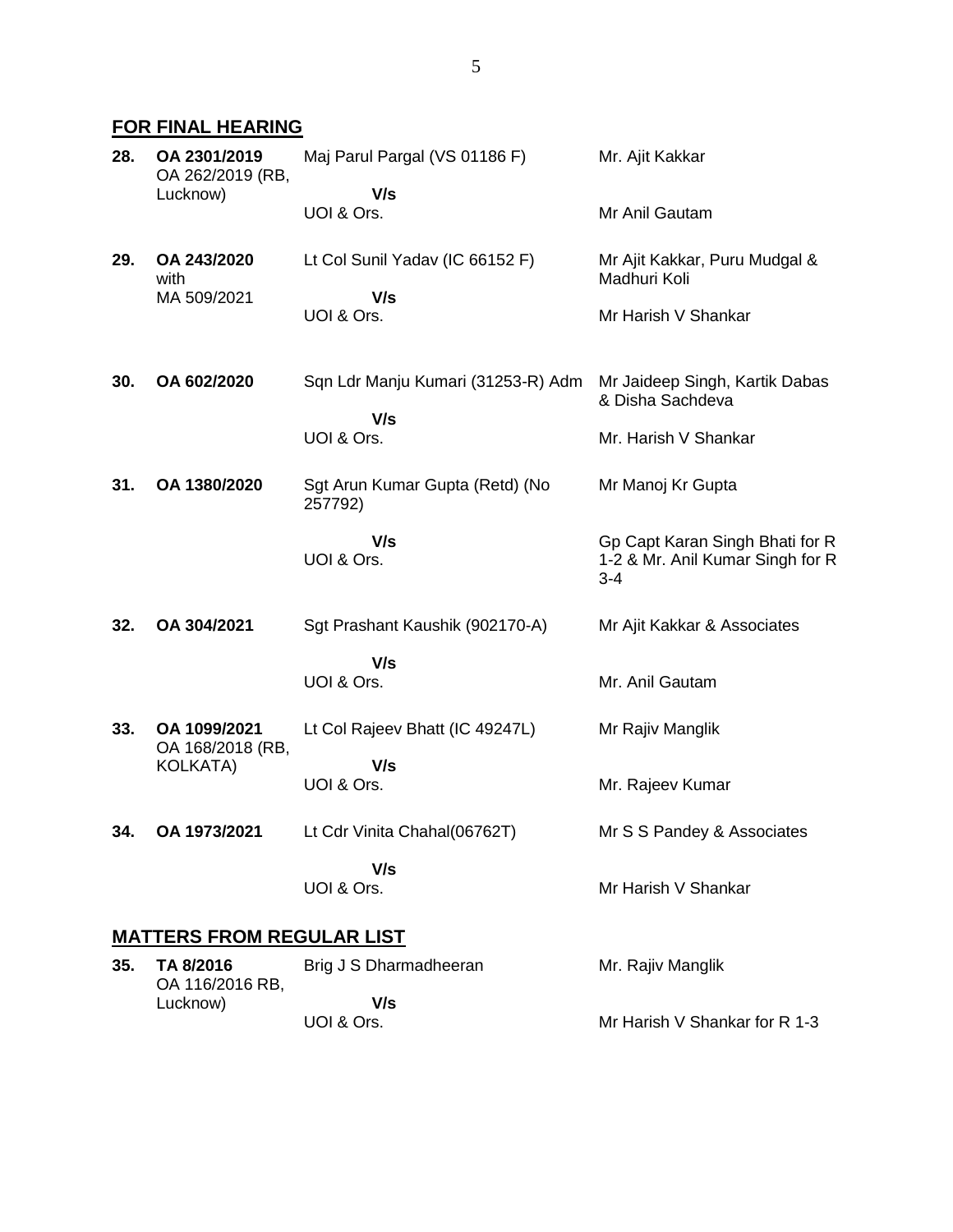# **ARMED FORCES TRIBUNAL, PRINCIPAL BENCH, NEW DELHI LIST OF BUSINESS**

**Date: 04-04-2022**

**Timing: 11:00 AM**

### **PRINCIPAL REGISTRAR COURT**

### **PRINCIPAL REGISTRAR COURT WILL SIT FROM 12.00 NOON TO 1.00 PM**

### **THE FOLLOWING CASES SHALL BE TAKEN THROUGH VIRTUAL HEARING**

#### **Link for Virtual Hearing Principal Registrar Court:**

<https://aftpb.webex.com/meet/vcaftpb>

| S. No. Case No.                      | <b>Parties Name</b>                                  | <b>Advocate for Petitioner /</b><br><b>Respondents</b> |  |
|--------------------------------------|------------------------------------------------------|--------------------------------------------------------|--|
| <b>Pleadings Complete</b>            |                                                      |                                                        |  |
| OA 2382/2021<br>with<br>MA 2492/2021 | Ex LNk Ram Prasad Lamoria (No<br>2700425 X)          | Mr Ved Prakash & Devendra<br>Kumar                     |  |
|                                      | V/s                                                  |                                                        |  |
|                                      |                                                      | Mr. Neeraj Sr. CGSC                                    |  |
| OA 2384/2021<br>with                 | Ex JWO Sharad Kumar Shukla (No<br>639704 B)          | Mr Ramniwas Bansal                                     |  |
|                                      | UOI & Ors.                                           | Mr. K K Tyagi                                          |  |
| OA 2345/2021<br>with                 | HFL Tej Singh Thakur (Retd) (S NO<br>626906-T)       | Mr Bipin Bihari                                        |  |
|                                      | V/s                                                  |                                                        |  |
|                                      | UOI & Ors.                                           | Mr Arvind Kumar                                        |  |
| <b>Pleadings Not Complete</b>        |                                                      |                                                        |  |
| OA 2303/2021<br>with                 | IC-46267N Col Sanjay Datt (Retd)                     | Mr K R Verma                                           |  |
| MA 2415/2021                         | V/s                                                  | Ms Barkha Babbar                                       |  |
|                                      |                                                      |                                                        |  |
| OA 2327/2021<br>with                 | Ex Hav (Hony Nb Sub) Satyavir Singh<br>(No 14526367) | Mr Virender Singh Kadian                               |  |
|                                      | V/s<br>UOI & Ors.                                    | Mr Satya Ranjan Swain                                  |  |
|                                      | MA 791/2022<br>MA 828/2022<br>MA 2443/2021           | UOI & Ors.<br>V/s<br>UOI & Ors.                        |  |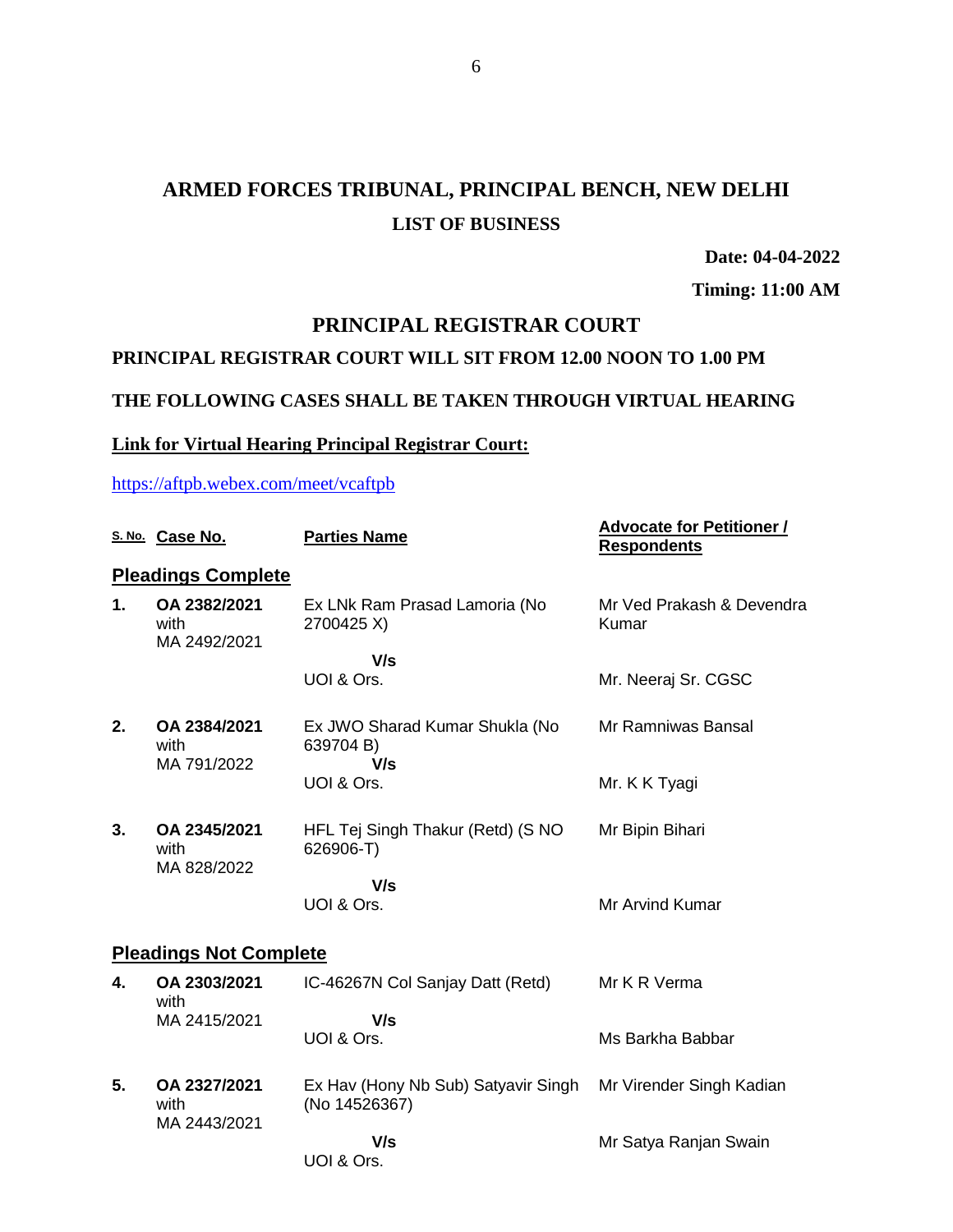| 6.  | OA 2328/2021<br>with<br>MA 2444/2021 | POR (TEL) Ranjan Kumar (Retd)<br>(129505)              | Mr Manoj Kr Gupta & Mr<br>Praveen Kumar Jha |
|-----|--------------------------------------|--------------------------------------------------------|---------------------------------------------|
|     |                                      | V/s<br>UOI & Ors.                                      | Mr K K Tyagi                                |
| 7.  | OA 2329/2021<br>with<br>MA 2445/2021 | JC-811338M Ex Sub Pradeep Kumar<br>Singh               | Mr Sudhir Kumar                             |
|     |                                      | V/s<br>UOI & Ors.                                      | Mr Shyam Narayan                            |
| 8.  | OA 2340/2021                         | Sgt Naveen Kumar (Retd) (797093-H)                     | Mr Raj Kumar                                |
|     |                                      |                                                        |                                             |
|     |                                      | V/s<br>UOI & Ors.                                      | Mr Prabodh Kumar                            |
| 9.  | OA 2365/2021<br>with<br>MA 2474/2021 | (627877 R) MWO Ramesh Chand<br>Choudhary (Retd)<br>V/s | Mr Ramniwas Bansal                          |
|     |                                      | UOI & Ors.                                             | Mr. Y P Singh                               |
| 10. | OA 2378/2021                         | Ex EM (P) I Nirupam Paul (No.<br>213760-W)             | Mr Ved Prakash & Devendra<br>Kumar          |
|     |                                      | V/s<br>UOI & Ors.                                      | Mr. Ashok Chaitanya                         |
| 11. | OA 2379/2021                         | (05652 W) Lt CDR Ansaree Begum<br>(Retd)               | Mr Ved Prakash & Mr Devendra<br>Kumar       |
|     |                                      | V/s<br>UOI & Ors.                                      | None                                        |
| 12. | OA 2380/2021<br>with<br>MA 2490/2021 | Smt Sangam Tomar Wd/O Late Nk<br>Rakesh (15496259-L)   | Ms Mamta Panniker & Bikrama<br>Sah          |
|     |                                      | V/s<br>UOI & Ors.                                      | Dr. Vijendra Singh Mahndiyan                |
|     |                                      |                                                        |                                             |
| 13. | OA 2381/2021<br>with                 | Ex Sgt Gopalan Rajesh (769491 A)                       | Mr Ganesh Singh                             |
|     | MA 2491/2021                         | V/s<br>UOI & Ors.                                      | Mr. Anil Gautam                             |
| 14. | OA 2385/2021                         | Ex MWO Ravindra Kumar Tomar (No<br>685076 K)           | Mr Ramniwas Bansal                          |
|     |                                      | V/s<br>UOI & Ors.                                      | Mr. Rajeev Kumar                            |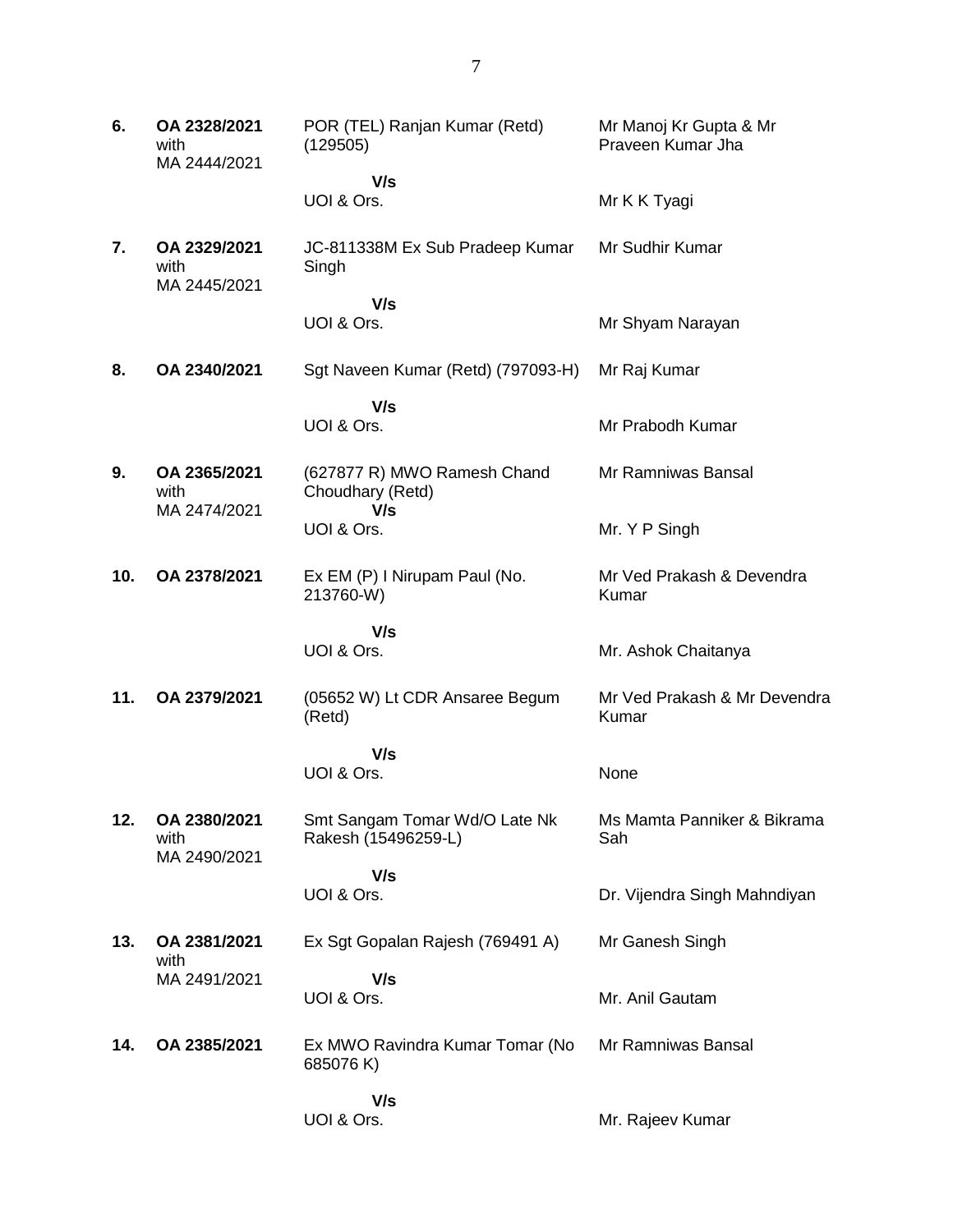| 15. | OA 2420/2021                         | (695586 S) JWO Tapan Dey (Retd)                                     | Mr Durgesh Kumar Sharma                     |
|-----|--------------------------------------|---------------------------------------------------------------------|---------------------------------------------|
|     |                                      | V/s<br>UOI & Ors.                                                   | Mr. Rajeev Kumar                            |
| 16. | OA 2535/2021<br>with<br>MA 2652/2021 | Ex JWO Ganga Prasad Gupta (792301 Mr Ajit Kakkar & Associates<br>H) |                                             |
|     |                                      | V/s<br>UOI & Ors.                                                   | Mr. Y P Singh                               |
| 17. | OA 2536/2021<br>with<br>MA 2653/2021 | Mrs Ganga Thapa W/o Late Nk Anil<br>Thapa (No 4363487 L)            | Mr Brij Mohan Dimri & Shobit<br>Dimri       |
|     |                                      | V/s<br>UOI & Ors.                                                   | Dr. Vijendra Singh Mahndiyan                |
|     | <b>Final Opportunities</b>           |                                                                     |                                             |
| 18. | OA 1991/2021<br>with<br>MA 2792/2021 | (SL 1313) Maj J S Joshi (Retd)                                      | Mr Indra Sen Singh & Ms Kirtika<br>Chhatwal |
|     |                                      | V/s<br>UOI & Ors.                                                   | Mr. Avdhesh Kumar Singh                     |
| 19. | OA 2567/2021<br>with                 | Ex Sub Parmanand (RVC-007717K)                                      | Mr Praveen Kumar                            |
|     | MA 2719/2021                         | V/s<br>UOI & Ors.                                                   | Ms. Barkha Babbar                           |
| 20. | OA 2593/2021                         | Col Jayant Mohan Singh Negi (IC-<br>45922P) (Retd)                  | Mr B S Chaudhary                            |
|     |                                      | V/s                                                                 |                                             |
|     |                                      | UOI & Ors.                                                          | Ms. Barkha Babbar                           |
| 21. | OA 2679/2021<br>with<br>MA 2829/2021 | Ex Hav/Clk GD Asa Ram Jat<br>$(15378971 - H)$                       | Mr J P Sharma & Associates                  |
|     |                                      | V/s<br>UOI & Ors.                                                   | Ms. Barkha Babbar                           |
| 22. | OA 2680/2021                         | Ex Sep Shiv Karan (13804767)                                        | Mr J P Sharma & Associates                  |
|     |                                      | V/s<br>UOI & Ors.                                                   | Mr. V Pattabhi Ram                          |
| 23. | OA 2805/2021                         | Maj Paramjeet Singh (IC 77056 M)                                    | Mr SS Pandey                                |
|     |                                      | V/s<br>UOI & Ors.                                                   | Mr. Rajeev Kumar                            |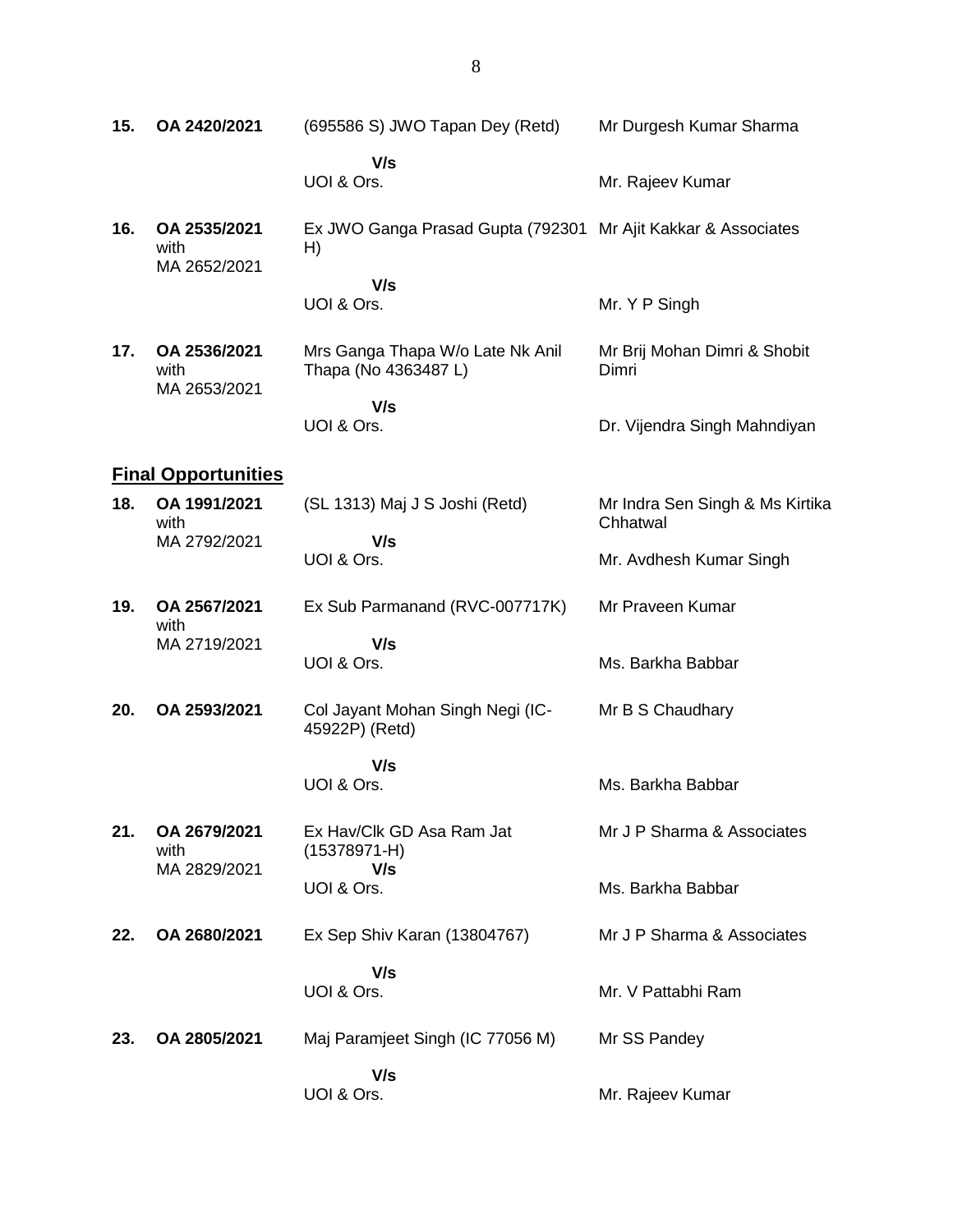| 24. | OA 2806/2021                         | Ex Sigmn Chandan Singh Aithani (No<br>14252861 A)        | Mr SK Anand                             |
|-----|--------------------------------------|----------------------------------------------------------|-----------------------------------------|
|     |                                      | V/s<br>UOI & Ors.                                        | Ms. Barkha Babbar                       |
| 25. | OA 2809/2021                         | Lt Col Prakash Vir Yadav (Retd) (SC<br>00250 F)          | Mr IS Yadav                             |
|     |                                      | V/s<br>UOI & Ors.                                        | Mr. Rajeev Kumar                        |
| 26. | OA 2810/2021                         | Gp Capt RC Vidyarthi (Retd.) (15242A) Mr Arnav Vidyarthi |                                         |
|     |                                      | V/s<br>UOI & Ors.                                        | Mr. K K Tyagi                           |
| 27. | OA 2811/2021<br>with                 | Rect Lok Ram (Retd) (318168)                             | Mr Manoj Kumar Gupta                    |
|     | MA 2997/2021                         | V/s<br>UOI & Ors.                                        | Ms. Suman Chauhan                       |
| 28. | OA 2813/2021<br>with                 | Ex LAC Anirban Dutta (799396 S)                          | Mr Vikas Kochar                         |
|     | MA 2999/2021                         | V/s<br>UOI & Ors.                                        | Mr. K K Tyagi                           |
| 29. | OA 2815/2021<br>with<br>MA 3002/2021 | Capt Dip Saikia (Retd) (SS-31256K) &<br>Ors.             | Mr Manish Yadav                         |
|     |                                      | V/s<br>UOI & Ors.                                        | Mr. Prabodh Kumar                       |
| 30. | OA 2818/2021<br>with<br>MA 3012/2021 | HFL Narayanasamy Nammalwar<br>(Retd) (634793)            | Mr Manoj Kr Gupta                       |
|     |                                      | V/s<br>UOI & Ors.                                        | Mr. Rajesh Kumar Das                    |
| 31. | OA 2842/2021                         | (IC 43802 X) Col (TS) Ram Bali Singh<br>(Retd)           | Mr Jasman Singh Sethi & Mr<br>Navneet R |
|     |                                      | V/s<br>UOI & Ors.                                        | Mr. V S Tomar                           |
| 32. | OA 2877/2021<br>with<br>MA 3094/2021 | (181837 T) MC EA(R) II Rajeshwar<br>Prasad (Retd)        | Mr Manoj Kr Gupta                       |
|     |                                      | V/s<br>UOI & Ors.                                        | Mr. Satya Ranjan Swain                  |